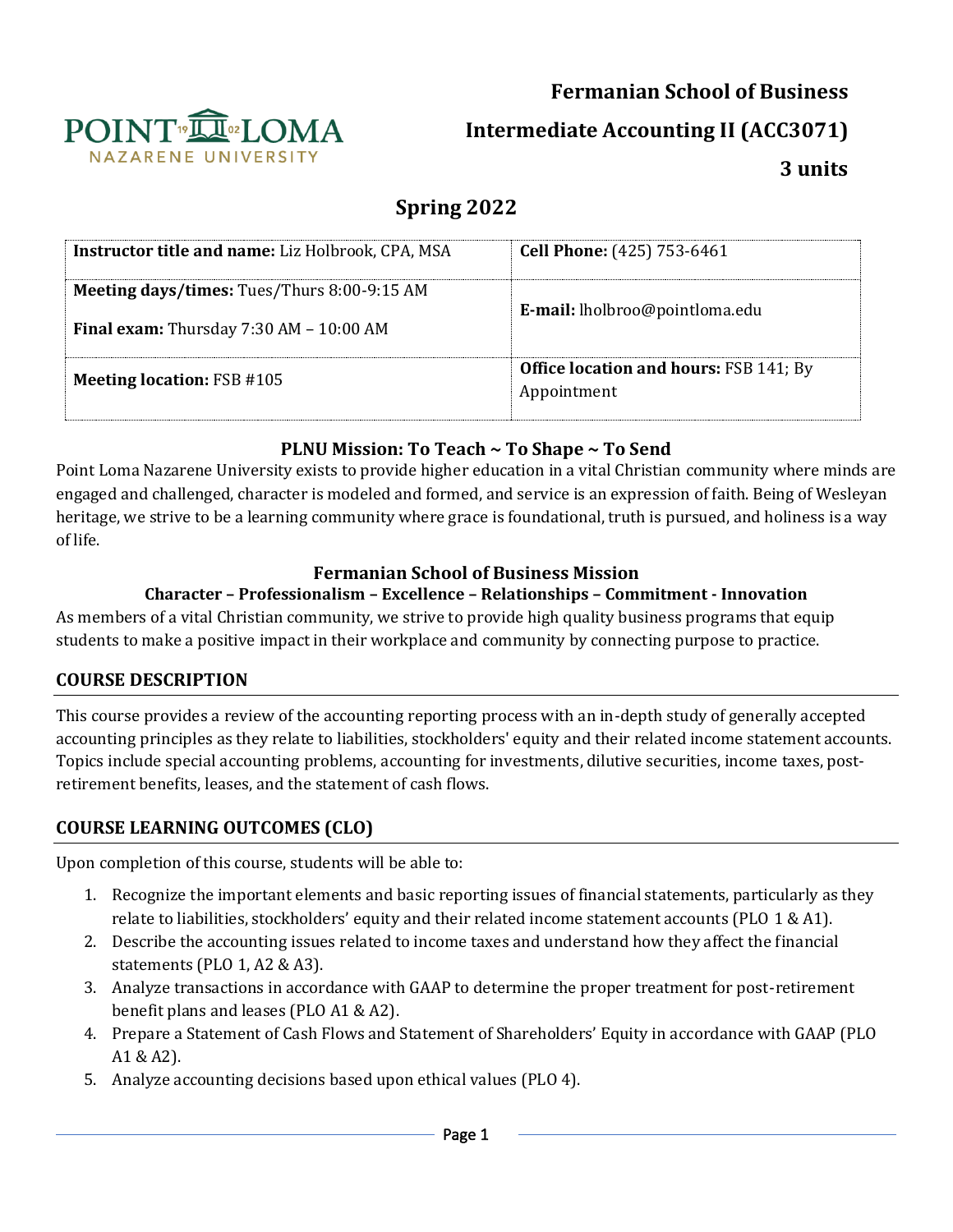### **REQUIRED TEXT**

Intermediate Accounting: Reporting and Analysis, 3rd Edition; James M. Wahlen, Jefferson P. Jones and Donald P. Pagach; Cengage; 2020 with CengageNOWv2 Access

### **CENGAGE**

We will be using the CengageNOWv2 online access for this course. Instructions for accessing and registering for our course in Cengage are as follows:

- 1. Go to https://www.cengage.com/dashboard/#/course-confirmation/E-Y84E4JYSX6Y9E/initial-courseconfirmation
- 2. If you already have an access code, register with that code. Note: All students that have previously taken ACC 3070 should not have to pay for a second time. The access code that you purchased last semester is good for both courses.
- 3. If you do not already have an access code, purchase an access code online and register for the class.

#### **ASSESSMENT**

The approximate available point distribution is as follows:

| Midterms (100 points per exam)            | 200 |
|-------------------------------------------|-----|
| Final Exam (Comprehensive)                | 150 |
| Homework                                  | 165 |
| <b>Reading Questions</b>                  | 55  |
| <b>Class Participation and Attendance</b> | 50  |
| Unit Assignments                          | 100 |
| Total approximate points available        | 720 |

**Midterms & Final Exam:** The exams may include Multiple-Choice or Problems based on text material, class discussions, and homework assignments. The final exam will be comprehensive. No makeup exams will be given without prior permission.Bring standard calculators, pencils, and an eraser to all exams.

**Homework:** Homework assignments consist of questions and problems from the end of each chapter. Submit only your own original work for homework. Homework will be completed and submitted through the CengageNOWv2 website. Assignments will receive a 10% increase in grade when transferred to Canvas. Late homework assignments will receive 50% credit, but no homework will be accepted after the exam on the chapter material.

**Reading Questions:** Rather than taking a quiz before we discuss each chapter in class, you will be given a set of reading questions to respond to and submit via file upload in Canvas for each chapter. Each chapter's reading questions will be worth 5 points. The objective is to encourage you to read the chapters before they are discussed in class as well as to help build out your notes for each chapter. The questions have been chosen intentionally to help you think through the major issues in each chapter and to help you prepare for the class discussion that will occur on the chapter.

**Class Participation & Attendance:** Participation points will be made up of the student's preparation and willingness to participate in class discussions as well as attendance and punctuality. Attendance is mandatory. Unexcused absences will result in no points received for the day. Please be on time to class. Tardiness will automatically result in a 50% deduction in the available participation points for the class period that the student is tardy.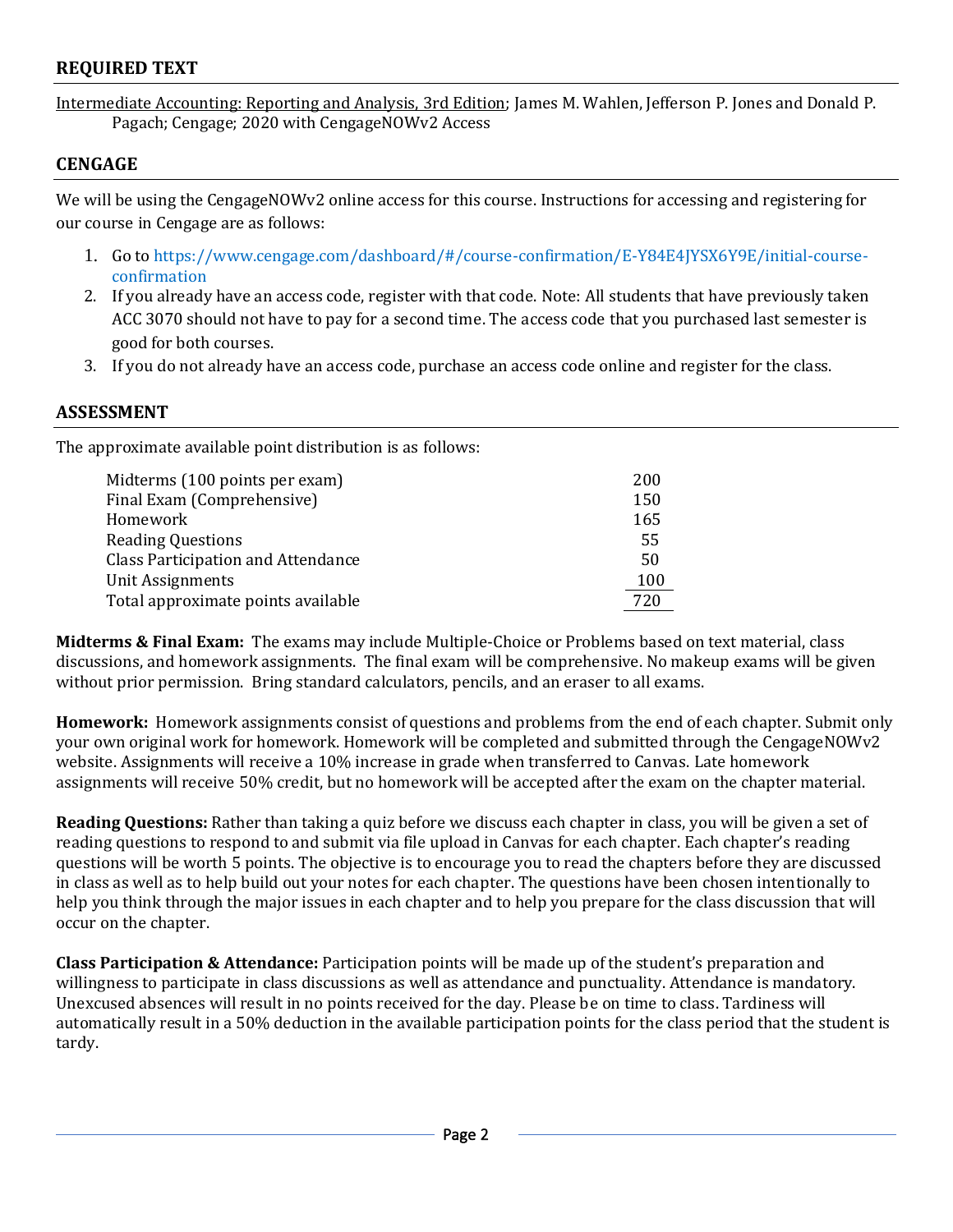**Unit Assignments:** Seven times throughout the course, you will be assigned either a research or writing assignment that will require you to use tools available to you to either answer a research question, look into and analyze an aspect of a company's financial statements or communicate research in written form. The goal with these unit assignments is to help you move beyond the problems worked and actually apply that material to a "real-world" scenario. This will also give you a glimpse into one aspect of an accountant in any industry's job.

## **GRADING**

The following represents the general grading policy for this class:

| $A = 93 - 100$  | C=73-76       |
|-----------------|---------------|
| $A = 92 - 90$   | $C = 70 - 72$ |
| $B + = 87 - 89$ | $D+=67-69$    |
| B=83-86         | D=63-66       |
| $B = 80 - 82$   | $D = 60 - 62$ |
| $C_{+}=77-79$   | $F = 0 - 59$  |
|                 |               |

# **INCOMPLETES AND LATE ASSIGNMENTS**

All assignments are to be submitted/turned in by the beginning of the class session when they are due—including assignments posted in Canvas and on Cengage.

# **PLNU ATTENDANCE AND PARTICIPATION POLICY**

Regular and punctual attendance at all class sessions is considered essential to optimum academic achievement. If the student is absent for more than 10 percent of class sessions, the faculty member will issue a written warning of de-enrollment. If the absences exceed 20 percent, the student may be de-enrolled without notice until the university drop date or, after that date, receive the appropriate grade for their work and participation.

# **USE OF TECHNOLOGY**

In order to be successful in your course, you'll need to meet the minimum technology and system requirements; please refer to the [Technology and System Requirements i](https://help.pointloma.edu/TDClient/1808/Portal/KB/ArticleDet?ID=108349)nformation. Additionally, students are required to have headphone speakers, microphone, or webcams compatible with their computer available to use for any online or hybrid classes. Please note that any course with online proctored exams require a computer with a camera (tablets are not compatible) to complete exams online.

Problems with technology do not relieve you of the responsibility of participating, turning in your assignments, or completing your class work.

### **FINAL EXAMINATION POLICY**

Successful completion of this class requires taking the final examination **on its scheduled day**. No requests for early examinations or alternative days will be approved.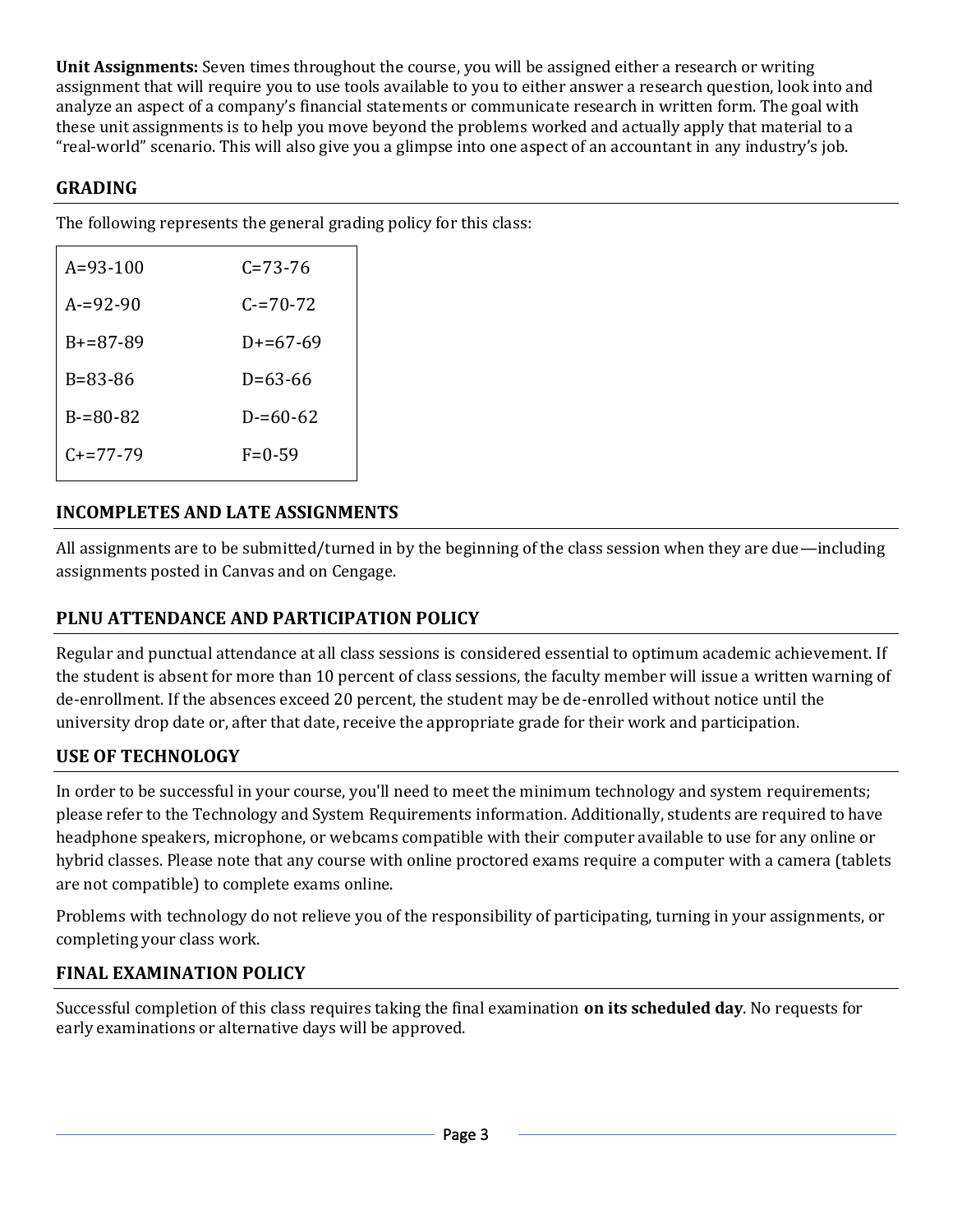# **PLNU ACADEMIC HONESTY POLICY**

Students should demonstrate academic honesty by doing original work and by giving appropriate credit to the ideas of others. Academic dishonesty is the act of presenting information, ideas, and/or concepts as one's own when in reality they are the results of another person's creativity and effort. A faculty member who believes a situation involving academic dishonesty has been detected may assign a failing grade for that assignment or examination, or, depending on the seriousness of the offense, for the course. Faculty should follow and students may appeal using the procedure in the university Catalog.

Se[e Academic Policies](https://catalog.pointloma.edu/content.php?catoid=52&navoid=2919#Academic_Honesty) for definitions of kinds of academic dishonesty and for further policy information.

## **PLNU ACADEMIC ACCOMMODATIONS POLICY**

PLNU is committed to providing equal opportunity for participation in all its programs, services, and activities. Students with disabilities may request course-related accommodations by contacting the Educational Access Center (EAC), located in the Bond Academic Center [\(EAC@pointloma.edu](mailto:EAC@pointloma.edu) or 619-849-2486). Once a student's eligibility for an accommodation has been determined, the EAC will issue an academic accommodation plan ("AP") to all faculty who teach courses in which the student is enrolled each semester.

PLNU highly recommends that students speak with their professors during the first two weeks of each semester/term about the implementation of their AP in that particular course and/or if they do not wish to utilize some or all of the elements of their AP in that course.

Students who need accommodations for a disability should contact the EAC as early as possible (i.e., ideally before the beginning of the semester) to assure appropriate accommodations can be provided. It is the student's responsibility to make the first contact with the EAC.

### **PLNU COPYRIGHT POLICY**

Point Loma Nazarene University, as a non-profit educational institution, is entitled by law to use materials protected by the US Copyright Act for classroom education. Any use of those materials outside the class may violate the law.

### **SPIRITUAL CARE**

Please be aware PLNU strives to be a place where you grow as whole persons. To this end, we provide resources for our students to encounter God and grow in their Christian faith.

If students have questions, a desire to meet with the chaplain or have prayer requests you can contact the [Office of](https://www.pointloma.edu/offices/spiritual-development)  [Spiritual Development](https://www.pointloma.edu/offices/spiritual-development)

#### **CELL PHONE GUIDELINES**

Please feel free to text or call me if you ever have questions or need any kind of assistance. If I don't answer right away, I will get back to you as soon as I can. I am always available by email as well, as it comes directly to my phone. If it is before 7:30am or after 9:00pm please email me rather than call or text.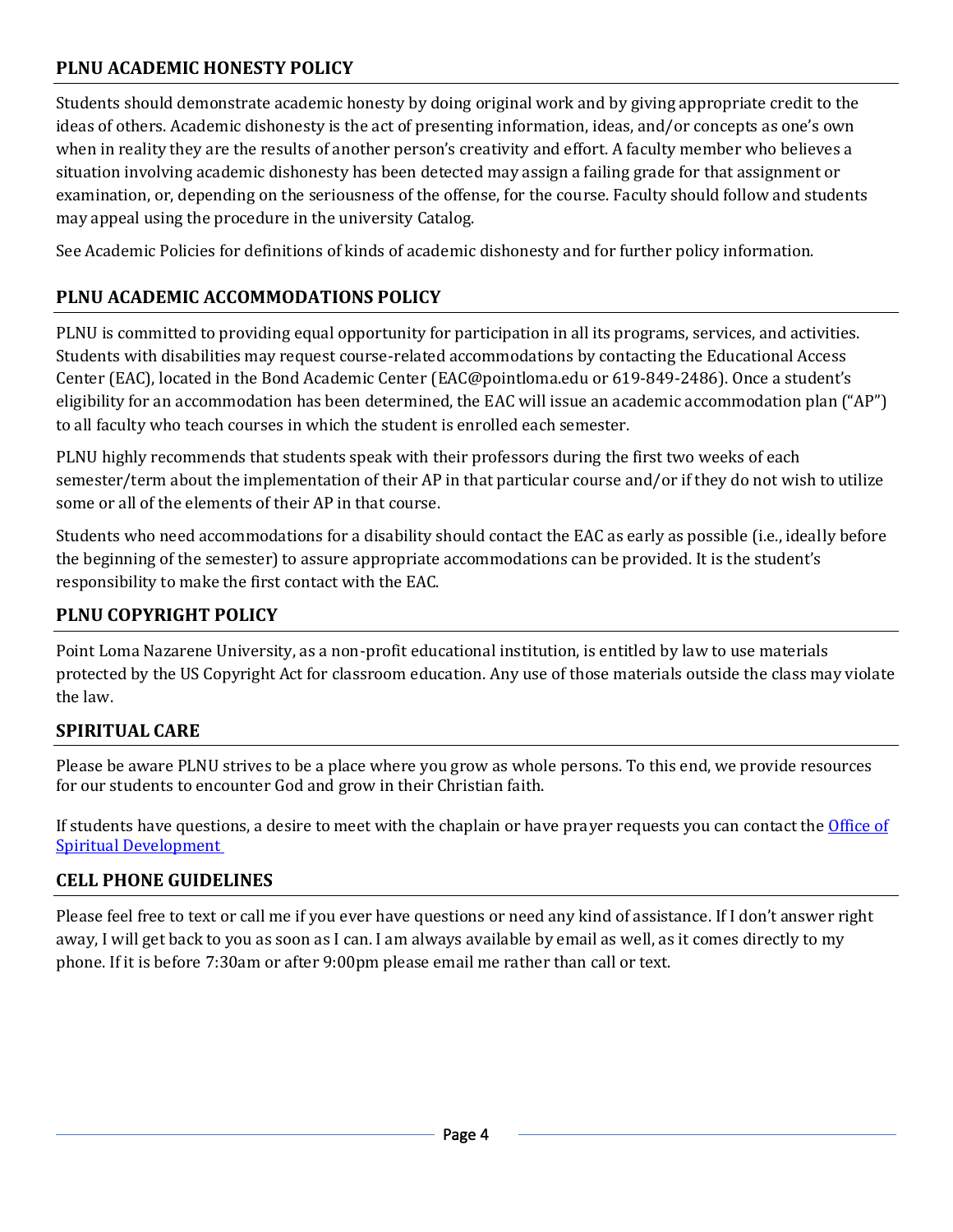### **COURSE SCHEDULE AND ASSIGNMENTS**

**Schedule Changes:** The information in this syllabus is subject to change. I will announce changes in class and through PLNU email or Canvas early enough to provide adequate time to complete assignments. It is your responsibility to maintain your schedule. I will not consider absence an excuse for not keeping your schedule updated. Please check your PLNU email and Canvas daily.

| <b>WEEK</b>    | <b>DATE</b>                     | <b>CHAPTER</b>         | <b>TOPIC</b>                                             |
|----------------|---------------------------------|------------------------|----------------------------------------------------------|
| $\mathbf{1}$   | Thursday, 1/13                  |                        | Introduction and Syllabus (Remote - on Zoom)             |
| $\overline{2}$ | Tuesday, 1/18<br>Thursday, 1/20 | 11                     | Depreciation, Depletion, Impairment, and Disposal        |
| 3              | Tuesday, 1/25<br>Thursday, 1/27 | 12                     | Intangibles                                              |
| $\overline{4}$ | Tuesday, 2/1<br>Thursday, 2/3   | 13                     | <b>Investments and Long-Term Receivables</b>             |
| 5              | Tuesday, 2/8<br>Thursday, 2/10  | 14                     | Financing Liabilities: Bonds and Long-Term Notes Payable |
| 6              | Tuesday, 2/15<br>Thursday, 2/17 | <b>EXAM1</b>           | <b>Chapters 11-14</b>                                    |
| $\overline{7}$ | Tuesday, 2/22<br>Thursday, 2/24 | 15                     | <b>Contributed Capital</b>                               |
| 8              | Tuesday, 3/1<br>Thursday, 3/3   | 16                     | Retained Earnings and Earnings Per Share                 |
| $\mathbf{9}$   | Tuesday, 3/8<br>Thursday, 3/10  | SPRING<br><b>BREAK</b> | <b>NO CLASS</b>                                          |
| 10             | Tuesday, 3/15<br>Thursday, 3/17 | 18                     | <b>Accounting for Income Taxes</b>                       |
| 11             | Tuesday, 3/22<br>Thursday, 3/24 | 19                     | <b>Accounting for Postretirement Benefits</b>            |
| 12             | Tuesday, 3/29                   | <b>EXAM2</b>           | <b>Chapters 15-19</b>                                    |